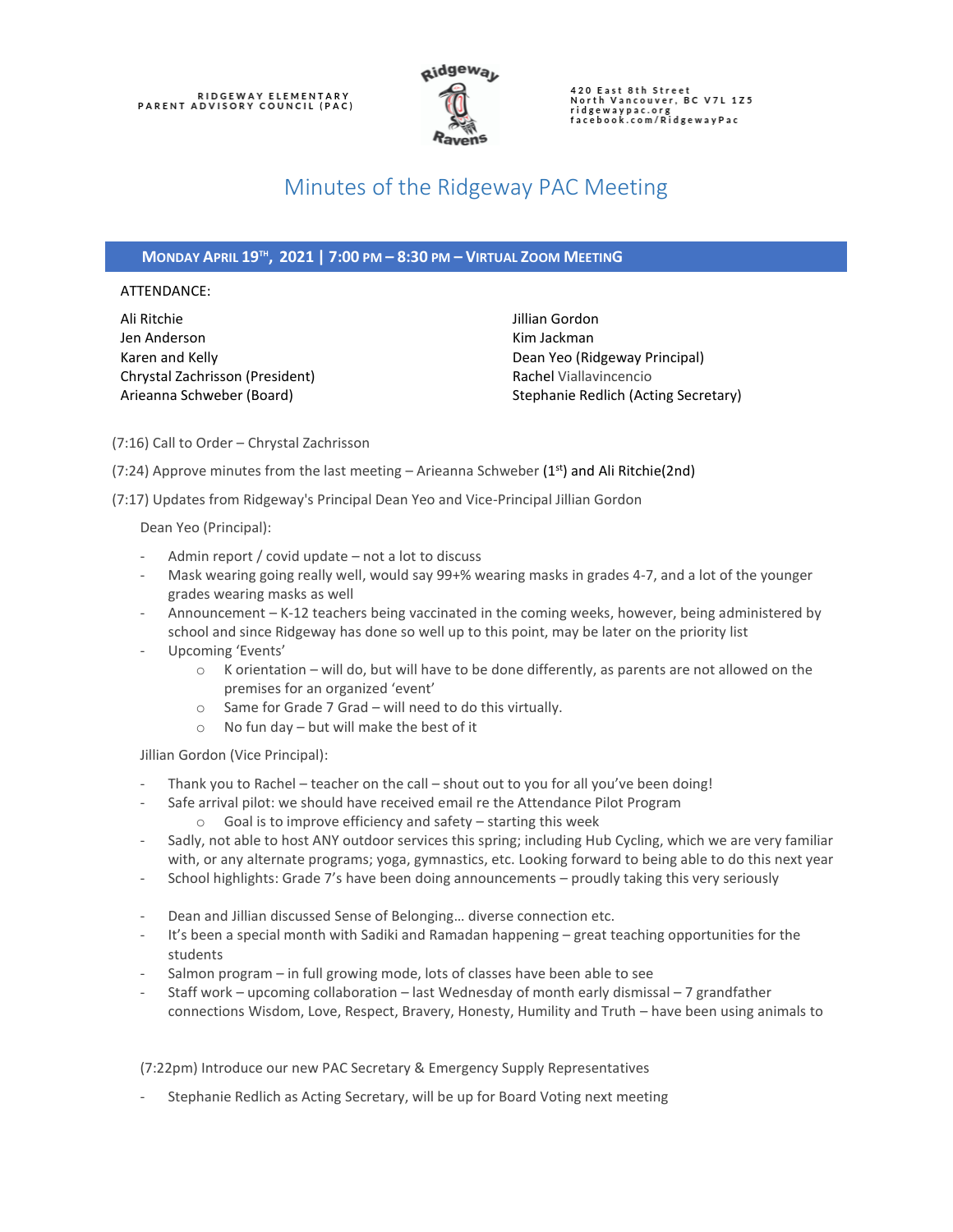# RIDGEWAY ELEMENTARY<br>PARENT ADVISORY COUNCIL (PAC)



420 East 8th Street<br>North Vancouver, BC V7L 1Z5 ridgewaypac.org<br>facebook.com/RidgewayPac

Kelly Harris and Karen introduced as Emergency Supply Representatives

### (7:24pm) Spring Raffle – Jen Anderson

- Spring raffle is in full swing as of a week ago
- Cautiously optimistic many families wanting extra books, currently 12 extras being requested
- Get the word out on why its important to, and how to return unused books early:
	- $\circ$  Teachers to give them back to students who may have left, or are transition students and have not yet collected their books (Jillian to touch base with Teachers re transition students)
	- o PAC does not have this information to send directly to those students
	- o Assuming if students have not collected their books by tomorrow, they are "free" to be redistributed
	- o In the past we have been able to hand out half sold books, but because of covid, this will not be possible.
- All sold and unused books are due back in class April 26th, in order to have them 'processed' by April 6
- Yeo did a reminder announcement yesterday and will do another this week
- Normally only sell 50% but there seems to be a lot of interest this year, potentially on track for \$10-15k in funds raised this year
- Rachel and Kim have volunteered to unstapled, separate, and tally books

### (7:31pm) New Playground Update – Arieanna Schweber and Chrystal Zachrisson

- Current spend is at  $$205,000 cost$  increased due to surfacing
- Everything has been ordered and almost everything is completed we have just one more piece to be installed – this will likely take place tomorrow or Wednesday
- Once the last structure is installed, the resurfacing may begin
- \$8,000 of budget going towards planting this still needs to happen, likely during summer break will need volunteers, if allowed (covid), otherwise, may need to pause planting temporarily
- Prior to completion we can expect two more lumpsums of money to come in
- \$10,000 received from Neptune terminal to bridge esthetic gap
- The School District will add the surrounding dirt, then install edging anticipated within 1-2 weeks
- Have been approved for \$30K Community Grant funds from the Tire Stewardship Foundation will not receive funds until after completion and final report submitted.
- We are keeping on top of the budget lots of hurdles but going well
- Suggest Class reps to prepare and distribute an email recognizing the hard work and success of this PAC project

### (7:33pm) Fundraising Update – Jen Anderson

- Over \$7,000 in fundraising, estimated spend is \$5,500, so assuming we are up. Spirit Wear purchases were split between new money (credit card payments) and Munch-a-Lunch credits being used. Munch-a-Lunch does not have a breakdown of payment method, therefore, can only assume amount of credit used vs credit card payments. Will seek further breakdown from Munch-a-Lunch – or will manually calculate.
- We are within budget.

#### (7:38pm) PAC Budget Discussion

- $$2,000$  unclaimed credits close out by the end of the year
- Priority to have budget reconciled before/for the AGM in May.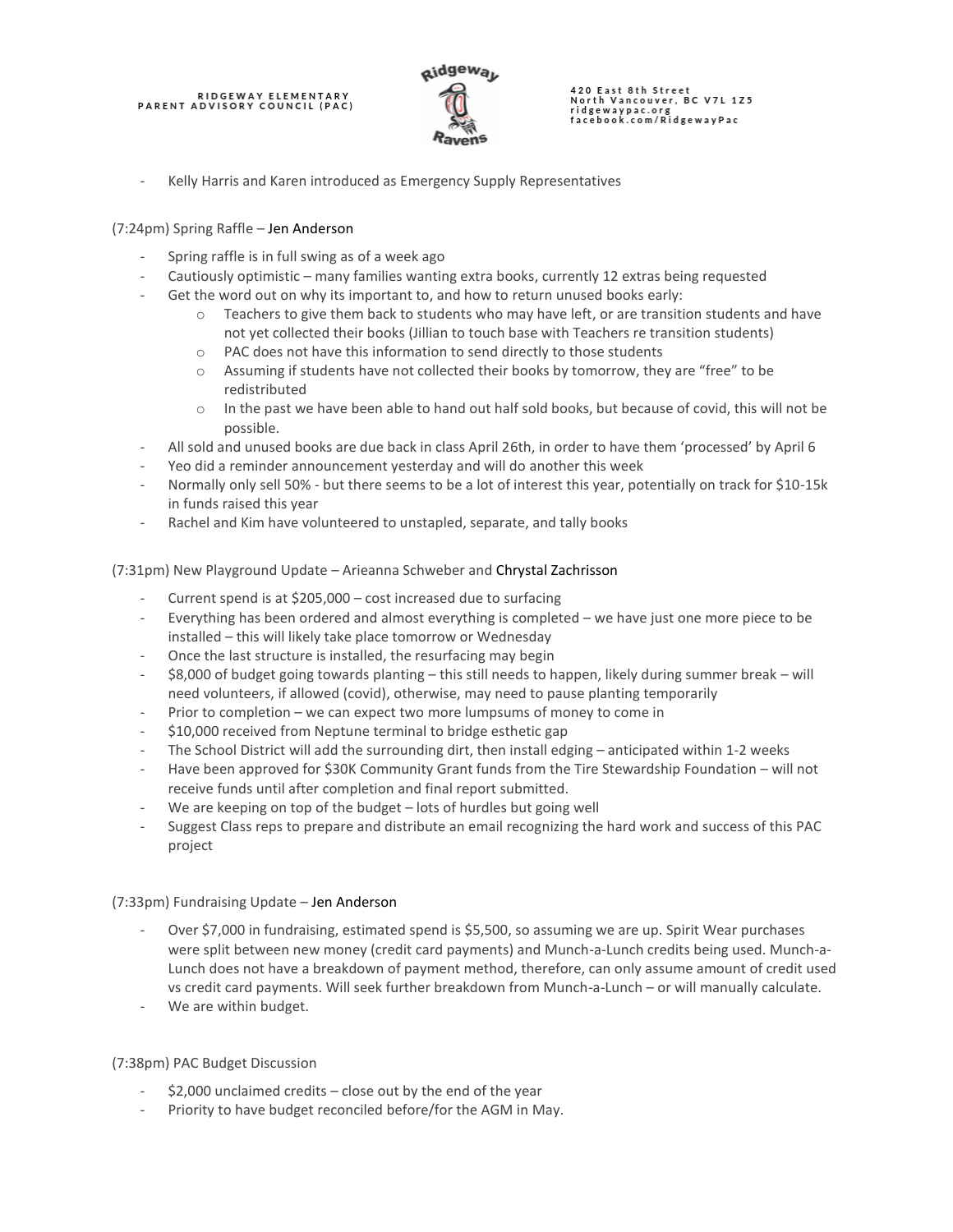# RIDGEWAY ELEMENTARY<br>PARENT ADVISORY COUNCIL (PAC)



# 420 East 8th Street<br>North Vancouver, BC V7L 1Z5 ridgewaypac.org<br>facebook.com/RidgewayPac

- Munch-a-Lunch can create a payment breakdown report for reconciliation next year to discuss with them in advance
- Reach out to parents with an existing credit from Munch-a-Lunch program and get confirmation that they are donating their credits – Stephanie has volunteered, Kim to provide guidance.
- \$7,700 not including spirit wear
- Assumed \$1,500 left
- Voted and approved \$5,000 to be spent for programs that can no longer be run
- Decide to go forward and run this years budget -10k and work with contingency
	- o 1000 spend on families in need
	- o 300 family and school funding
	- o 8000 raffle historically gaming funds cannot be used for many expenses
	- $\circ$  \$10,000 towards ipads, unless teachers have a large ask for next year already
- Redistribute programing funding 5000? School cannot use the funds this year, but would like PAC to keep this item in the annual PAC budget in future
- PAC requesting a tentative list of priority purchase items from teachers for next year Dean and Jillian to reach out to teachers for this list. Hopefully can provide this list for the MAY PAC Meeting / AGM, if possible.
- PAC did not receive list of requests for 2020/2021 year as the SSA was cancelled due to covid.
- Fun Lunch largely funds SSA requests so without Fun Lunch, need to be careful with this budget
- Emergency Supply Equipment Karen and Kelly
	- $\circ$  Current issue is mouldy boxes would like to use budget to replace cardboard boxes with plastic totes.
	- o Current budget is \$1,200 should cover costs needed
	- o Water has expired needs to be replaced
	- $\circ$  Update/upgrade backpacks also as these may be damp/mouldy needs a thorough check, but PAC believes only masks need to be purchased
	- $\circ$  Mold spray needed industrial put in a ventilation system to keep moisture out compare costs with other schools who have updated their Emergency Supplies

(7:59pm) Teacher Representative Input – Rachel Viallavincencio

- Grade 1 class very excited thank you for the playground
- Fundraising is doing so well this makes staff happy looking forward to technology
- PE equipment- comes out of PAC budget Scott orders \$1,100 worth of equipment annually PAC VOTED to spend \$1,100 on Sports Equipment
- Other Sports equipment suggestions frisbees (ultimate frisbee or frisbee golf)
- Walking field trips
	- $\circ$  Jillian just received updated guidance, possible opportunities for close walks safely nut not to attend any indoor facilities
	- o Volunteer parents will not be able to join

(8:11pm) VOTE – Spending for gym equipment 7 for yes, 0 for no

(8:11pm) BIPOC Committee – Chrystal Zachrisson

- Virtual Event hosted by the Sutherland Family of Schools (which Ridgeway is a part of)
- This session is about three real life families, and getting access for children with disabilities